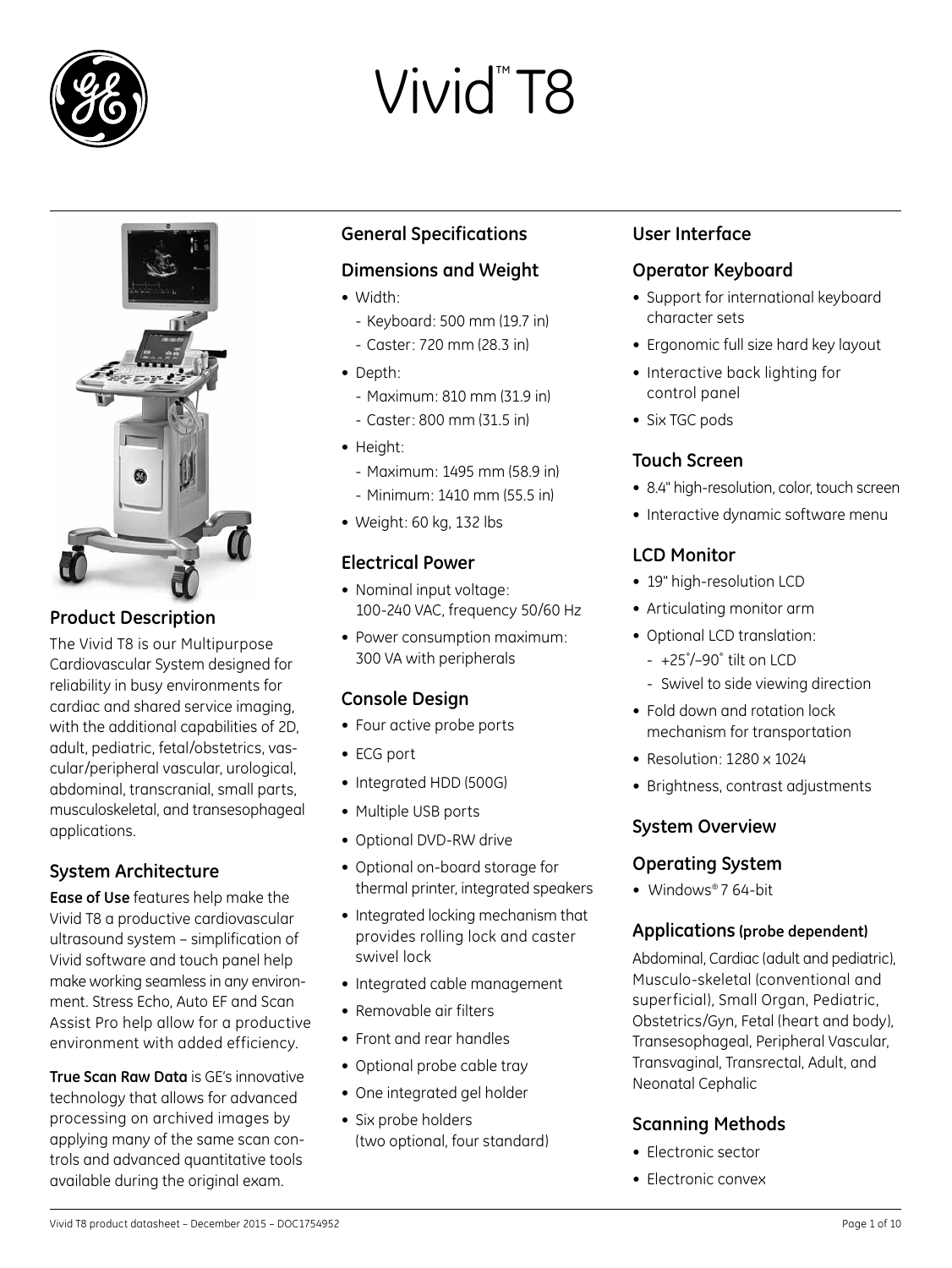- • Electronic linear
- CW pencil

# **Transducer Types**

- Sector phased array
- Convex array
- Linear array
- CW Pencil
- Endovaginal
- • TEE

# **Operating Modes**

- • 2D tissue
- 2D color flow
- 2D angio flow
- • Color M-mode
- Tissue velocity M-mode
- Continuous wave Doppler
- • Tissue M-mode
- Pulsed wave Doppler with high PRF
- Anatomical M-mode
- Curved anatomical M-mode (optional)
- Tissue velocity imaging
- Tissue tracking (optional)
- Tissue synchronization imaging (optional)
- Strain imaging (optional)
- Strain rate imaging (optional)
- Tissue Doppler imaging
- Blood flow imaging (optional)
- Blood flow angio flow imaging (optional)
- Smart Stress (optional)
- Auto EF (optional)
- AFI Automated Function Imaging (optional)
- Coded phase inversion LVO contrast (optional)
- Compound imaging
- Scan Assist Pro
- Scan Coach
- Image archive
- Z scores
- Fetal trending
- Renal calculations
- On-board report package
- MpegVue (optional)
- eVue (optional)

# **System Options**

- Curved AMM
- Blood flow imaging
- Blood flow imaging with Angio
- B-flow
- Tissue tracking
- TSI
- Strain imaging
- Strain rate imaging
- Smart Stress (optional)
- • AFI
- Auto EF
- O-Analysis
- LOGIOView
- • IMT
- DICOM® connectivity
- MpegVue/eVue
- • LVO contrast
- Extra probe holder
- Paper tray
- Probe cable tray
- Flexible arm
- Smart Standby

# **Peripheral Options**

- LITEON® eLIAU108 DVDRW
- • UP-D711MD
- SONY® UPD25 color printer
- B/W printer (UP-D898MD)
- HP® 100 printer
- 4 GB memory stick
- 1 TB USB hard drive
- Three-pedal configurable footswitch
- ECG kits

# **Display Modes**

• Live and stored display format: Full size and split screen, both with thumbnails, for still and cine

Vivid T8 product datasheet – December 2015 – DOC1754952 Page 2 of 10

- Review image format: 4 x 3 and thumbnails for still and cine
- Simultaneous capability
	- $-$  B + PW
	- $-B + CFM/TVI + PW$
	- $-B + CFM/TVI$
	- B + CFM/Angio/TVI/SRI/TT/SI/TSI
	- $-B + M/AMM/CAMM$
	- B + CFM/Angio/TVI/SRI/TT/SI/TSI + M/AMM/CAMM
	- Real-time duplex or triplex mode
	- Compound + M/CFM/PW
	- B + color split screen (simultaneous mode)
- Selectable alternating modes
	- B or compound + PW
	- $-$  B + CW
	- B or compound + CFM/PW
	- $-B + CFM + CW$
- Multi-image (split/quad screen)
	- Live and/or frozen
	- Independent cine playback
- Timeline display
	- Independent B (or compound) + PW/CW/M display

• Patient name: First, last and middle

• Date format: Two types selectable

• Time format: Two types selectable

• Gestational age from LMP/EDD/GA

- Display formats

**Display Annotation**

• Age, sex and birth date

- MM/DD/YY, DD/MM/YY

- 24 hours, 12 hours

• Patient ID

• Hospital name

• Probe name • Map names

• Image depth • Zoom depth

• Probe orientation • Depth scale marker • Focal zone markers

• Top/bottom selectable format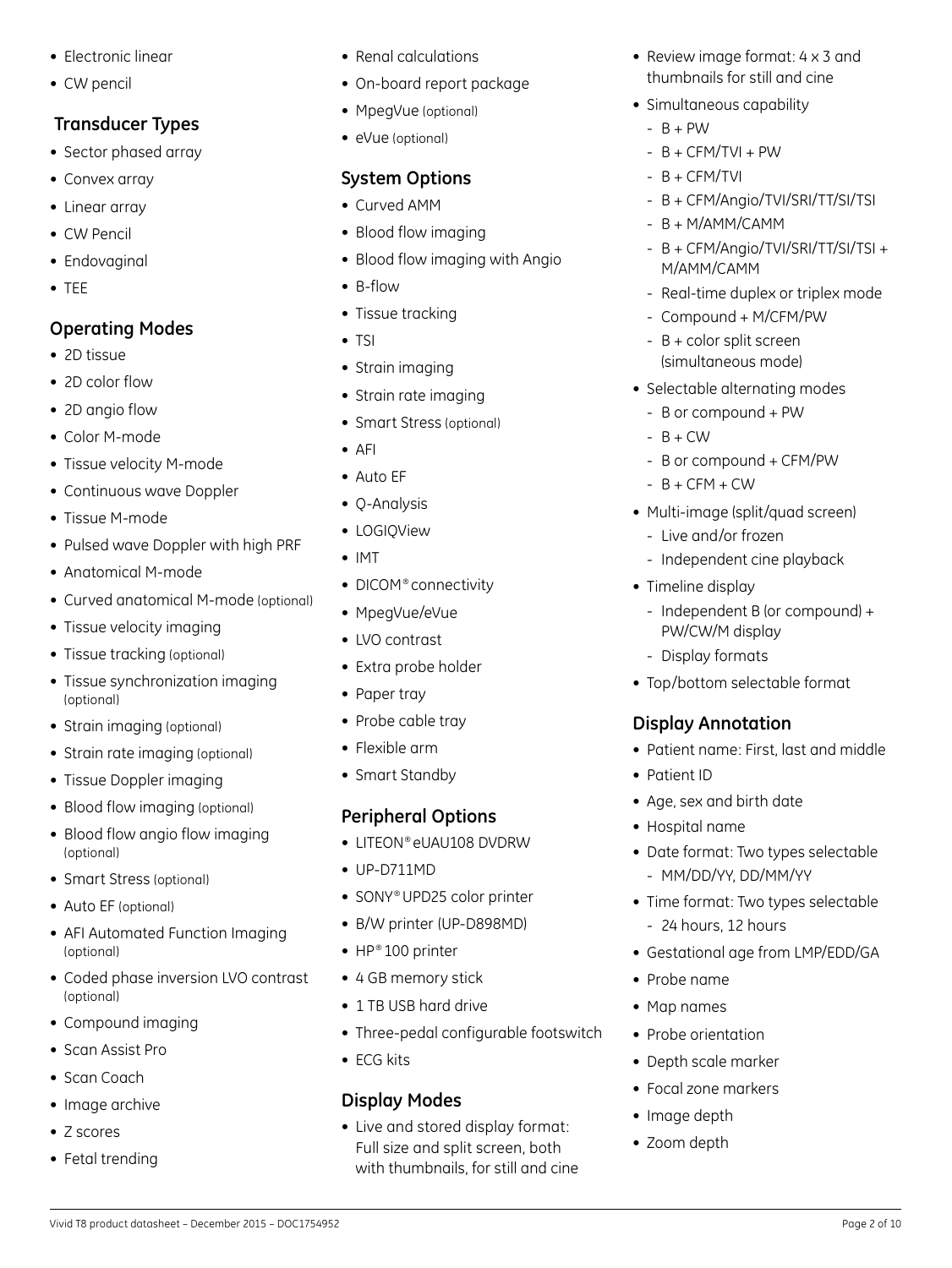- • B-mode
	- Gain
	- Dynamic range
	- Imaging frequency
	- Frame averaging
	- Gray map
	- Speckle reduction imaging
	- UD clarity
- M-mode
	- Gain
	- Dynamic range
	- Time scale
- • Doppler mode
	- Gain
	- Angle
	- Sample volume size and position
	- Wall filter
	- Velocity and/or frequency scale
	- Spectrum inversion
- Time scale
	- - PRF
	- Doppler frequency
- Color flow Doppler mode
	- Frame rate
	- Frame averaging
	- Sample volume size
	- Color scale
	- Power
	- Color baseline
	- Color threshold marker
	- Color gain
	- - PDI
- Spectrum inversion
- Doppler
- • Acoustic frame rate
- CINE indicator, image number/frame number
- Bodymarks: Multiple human and animal types
- • Application name
- Measurement results
- • Operator message
- • Displayed acoustic output
- TIS: Thermal Index Soft Tissue
- TIC: Thermal Index Cranial (Bone)
- TIB: Thermal Index Bone
- MI: Mechanical Index
- Power output in dB
- Biopsy guide line and zone
- • Heart rate
- Trackball-driven annotation arrows
- Active mode display
- Stress protocol parameters
- Parameter annotation follow ASE standard
- Free text with work library

# **General System Parameters**

# **System Setup**

- Pre-programmable categories
- User programmable preset capability with administrator preset protection
- Factory default preset data
- • Languages: English, French, German, Spanish, Italian, Portuguese, Swedish, Danish, Dutch, Norwegian, Japanese, Chinese, Polish, Finnish, Greek, Russian, Hungarian, Slovak, Romanian, Czech, Latvian, Lithuanian, Turkish, Estonian, Korean, Serbian, Bulgarian, Croatian, Indonesian, Slovenia, Kazakhstan
- • User-defined annotations
- Body patterns
- Customized comment home position

# **Comprehensive User Manual Available on Board**

Available through touch panel utility page. User manual and service manual are included on CD with each system. A printed manual is available upon request.

# **CINE Memory/Image Memory**

- 210 MB of cine memory
- Selectable cine sequence for cine review
- Measurements/calculations and annotations on cine playback
- Scrolling timeline memory
- Dual-image cine display
- • Quad-image cine display
- CINE gauge and cine image number display

Vivid T8 product datasheet – December 2015 – DOC1754952 Page 3 of 10

- CINE review loop
- CINE review speed

# **Image Storage**

- On-board database of patient information from past exams
- Storage formats:
	- $-$  DICOM  $$ compressed/uncompressed, single/multi-frame, with/without raw data
	- "Save As" JPEG, MPEG, AVI
- Storage devices:
	- USB memory stick: 4 GB
	- CD-RW storage: 700 MB
	- DVD storage: -R (4.7 GB)
	- Hard drive storage: 500 GB
- • Compare old images with current exam
- • Reload of archived data sets

# **Connectivity and DICOM**

- Ethernet network connection
- DICOM
- • Verify
- • Print
- • Store
- Modality worklist
- • Storage commitment
- Modality Performed Procedure Step (MPPS)
- Media exchange
- Off-network DICOM spooler
- Ouery/Retrieve

service/access

the system

EchoPAC PC

- Structured reporting compatible with adult cardiac and vascular
- • Media store of structured reporting

• InSite<sup>™</sup> ExC capability for remote

• Connectivity and image analysis capability of Vivid T8 from EchoPAC PC • EchoPAC PC allows instant access to ultrasound raw data provided by

• Comprehensive review, analysis and post-processing capabilities on

**EchoPAC™ Connectivity**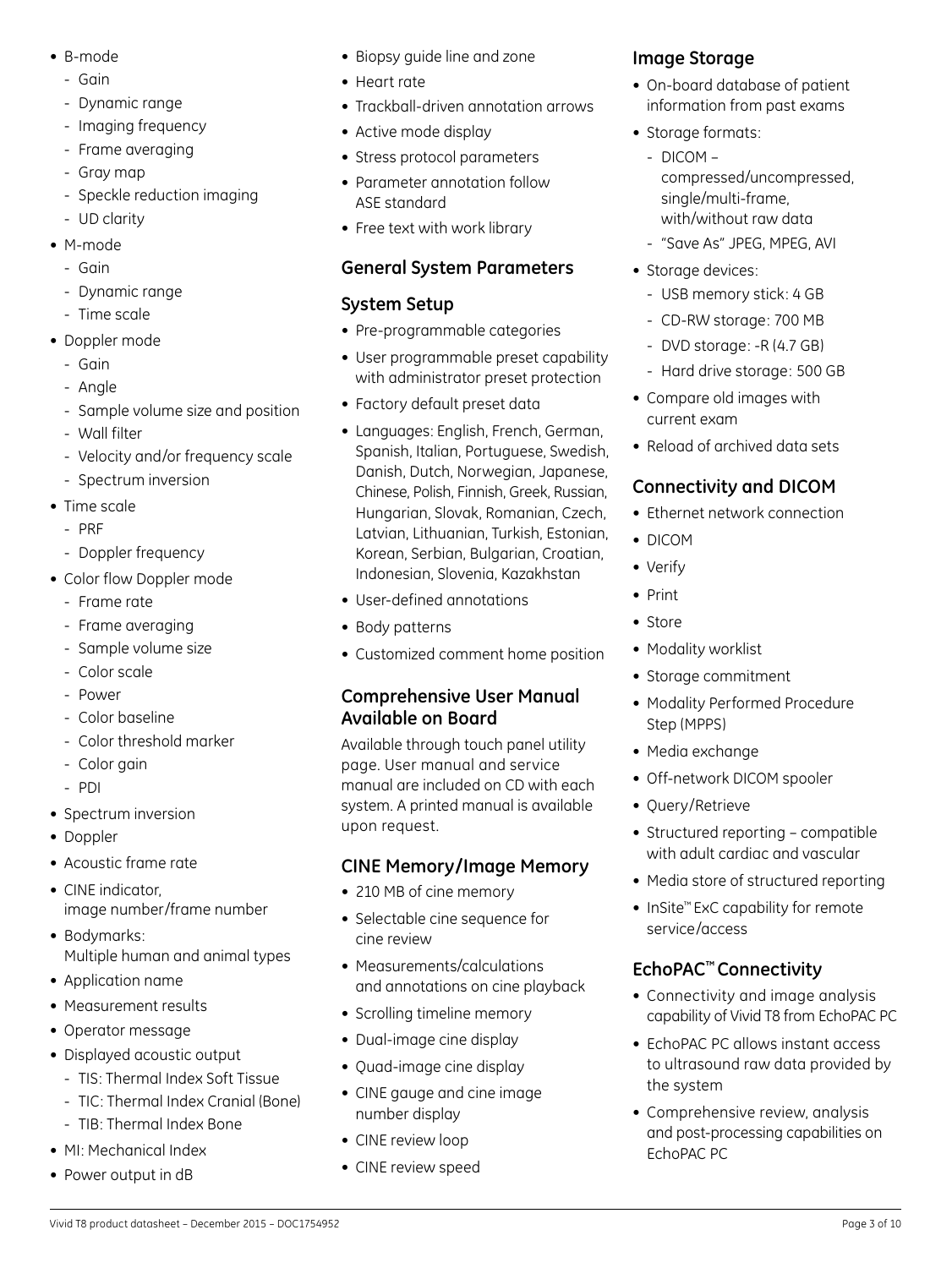- Advanced quantitative analysis and post-processing capabilities
- O-analysis on raw data from Vivid T8 on EchoPAC PC
- Three user levels help organize data security requirements

# **Image and Data Management**

- Exceptional workflow with instant access data management
- DICOM-SR standard structured reporting mechanism
- Next generation of DICOM Image Format: Raw image DICOM incorporates raw image data information with its data management flexibility into the image communication standard DICOM. Available on the scanner and EchoPAC.
- 2D, CFM or TVI data at maximum frame rate may be reviewed by scrolling or by running cine loops (can contain more than 1,000 images for imaging modes)
- Image clipboard for stamp-size storage and review of stored images and loops
- Built-in patient archive with images/loops, patient information, measurements and reports
- Structured findings report tools help support efficient text entries with direct editing of findings text, usability enhancements, new configuration options and conclusion section
- User can enter normal values which are then compared to actual measurements
- • Configurable HTML-based report function
- • Report templates can be customized on board
- ASE-based default text modules (English), user customizable
- Internal archive data can be exported to removable image storage through DICOM media
- Internal hard disk for storing programs, application defaults, ultrasound images and patient archive
- All data storage is based on ultrasound raw data, allowing to change gain, baseline, color maps, sweep speeds, etc., for recalled images and loops
- DICOM media read/write images on DICOM format
- Alphanumeric data can be exported in Microsoft® Excel® compatible format
- JPEG export for still frames
- AVI and MPEG export for cineloops
- eVue/MPEGvue
	- Allows interactive viewing of images, loops or full exams from remote location
	- Using MPEGvue, exams may be stored onto removable media or on remote networked system together with integrated MPEGvue player for viewing on standard PC

# **Scanning Parameters**

- • Digital beamformer with up to 193,536 effective digital channels
- Displayed imaging depth: 0 30 cm (probe dependent)
- Minimum depth of field:  $0 2$  cm (probe dependent)
- Maximum depth of field: 0 33 cm (probe dependent)
- Continuous dynamic receive focus/continuous dynamic receive aperture
- • Adjustable dynamic range up to 120 dB
- • Image reverse: Right/left
- Image rotation of 0,° 180°

# **Tissue Imaging**

#### **General**

- • Variable transmit frequencies for resolution/penetration optimization
- • Display zoom with zoom area control
- High-Resolution (HR) Zoom concentrates all image acquisition power into selected Region of Interest (ROI)
- • Variable contour filtering for edge enhancement
- Depth range up to 30 cm -(probe specific)
- Selectable grayscale parameters (availability preset-dependent): Gain, reject, DDP, clarity, dynamic range and compress – can be adjusted in live, digital replay and image clipboard recall
- Automatically calculated TGC curves helps reduce operator interaction
- Automatically calculated lateral gain

#### **2D Mode**

- Sector tilt and width control
- Frame rate in excess of 1,000 fps, depending on probe, settings and applications
- Coded octave imaging with coded phase inversion – GE 3rd generation harmonic tissue imaging providing enhanced lateral and contrast resolution as compared to previous generation GE products. Features help reduce noise, help improve wall definition and axial resolution, making it well suited for a wide variety of patient groups
- Confocal imaging allows for multiple transmit focal zones over range of view and a high vector density, probes dependent
- • Automatic tissue optimization single keystroke optimizes immediately and automatically different grayscale settings adjusted for the real time image
- UD Clarity and UD Speckle reduce imaging – an advanced image processing technique to help reduce speckle in real time examining the relative difference between neighboring pixel values and determining whether the grayscale variations have a sharp difference, follow a trend, or are random in nature
- • Variable image width a reduction either increases frame rate or increases the number of focal zones while maintaining the frame rate – application dependent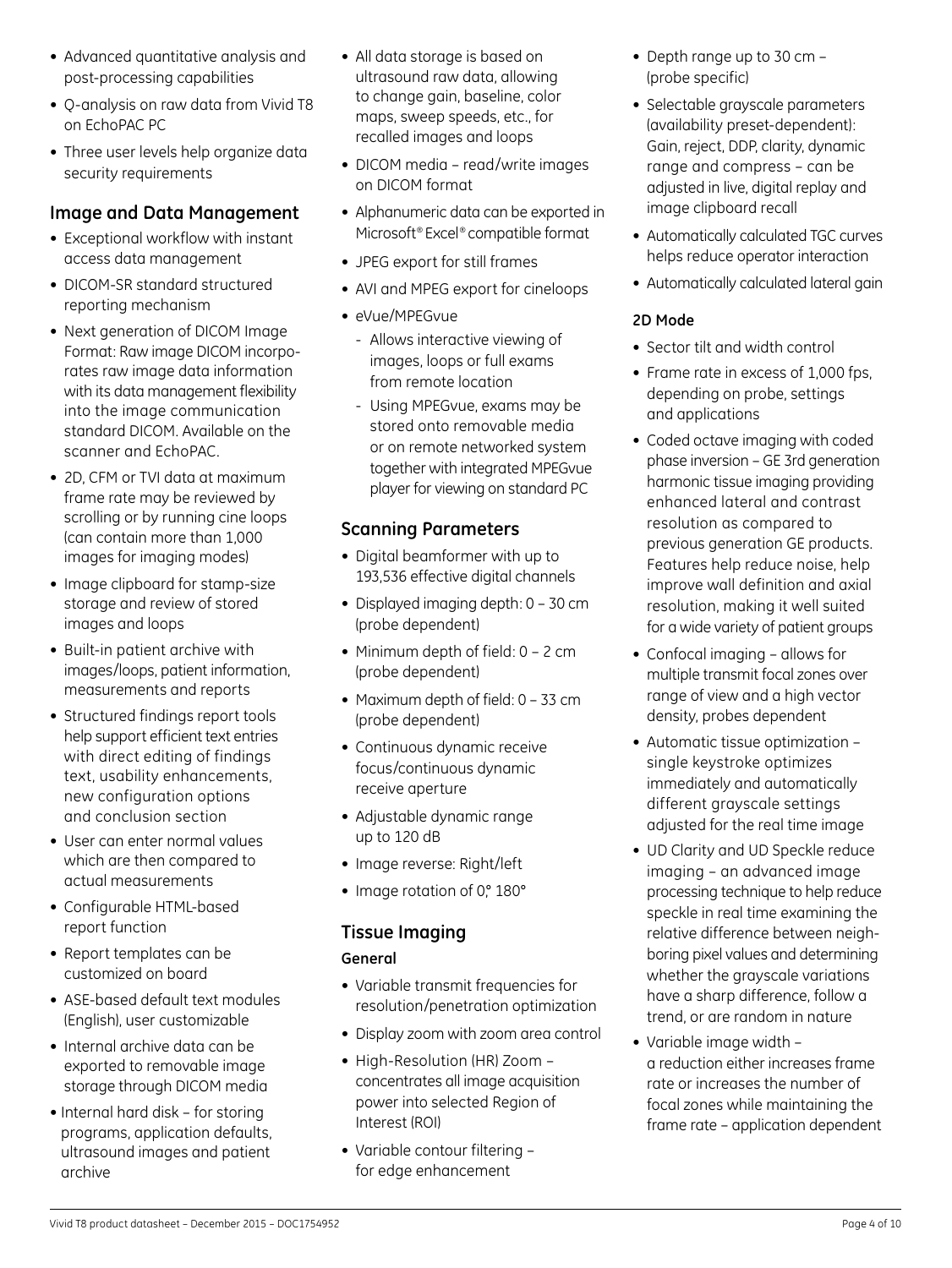- Multiple-angle compound imaging multiple co-planar images from different angles combined into a single image in real time to help improve border definition, contrast resolution, and reducing angular dependence of border or edge as compared to previous generation GE products
- LOGIQView provides the ability to construct and view a static 2D image with wider field-of-view of a given transducer. This allows viewing and measurements of anatomy that is larger than what would fit in a single image
- L/R and up/down invert, in live, digital replay or image clipboard recall
- • Digital replay for retrospective review or automatic looping of images, allowing for adjustment of parameters such as gain, reject, anatomical M-mode, persistence and replay speed
- Data dependent processing performs temporal processing which helps reduce random noise but leaves motion of significant tissue structures largely unaffected – can be adjusted even in digital replay
- • 256 shades of gray
- Colorized 2D-mode, user-selectable in real-time, digital replay

#### **M-mode**

- • Trackball steers M-mode line available with all imaging probes – max steering angle is probe dependent
- Simultaneous real-time 2Dand M-mode
- • M-mode image data acquired is combined to give high-quality recording regardless of display scroll speed
- • Digital replay for retrospective review of spectral data
- Several top-bottom formats, side-by-side format and time-motion only format – can be adjusted in live or digital replay
- Selectable horizontal scroll speed: 1, 2, 3, 4, 6, 8, 12, 16 seconds across display
- Horizontal scroll can be adjusted in live or digital replay

#### **Anatomical M-mode**

- M-mode cursor can be adjusted at any plane
- • Curved anatomical M-mode free (curved) drawing of M-mode generated from the cursor independent from the axial plane
- Can be activated from live, digital replay or image clipboard recall
- Anatomical color and tissue velocity M-mode
- M&A capability

# **Color Doppler Imaging**

#### **General**

- Steerable color Doppler available with all imaging probes – max steering angle is probe dependent
- • Trackball-controlled ROI
- Removal of color map from the tissue during digital replay
- • Digital replay for retrospective review of color or color M-mode data allowing for adjustment of parameters such as encoding principle, color priority and color gain even on stored data
- PRF settings user selectable
- Advanced regression wall filter gives efficient suppression of wall clutter
- For each encoding principle, multiple color maps can be selected in live and digital replay – variance maps available
- More than 65,000 simultaneous colors processed, providing a smooth display two-dimensional color maps containing a multitude of color hues
- Simultaneous display of grayscale 2D and 2D with color flow
- Color invert user selectable in live and digital replay
- • Variable color baseline user selectable in live and digital replay
- Multi-variate color priority function gives delineation of disturbed flows even across bright areas of the 2D-mode image
- Color Doppler frequency can be changed independently from 2D

#### **Color Flow Imaging**

- TruSpeed imaging allows either ultra-high frame rate or increased lateral resolution as compared to previous generation GE products
- Frame Rate in excess of 150 fps, depending on probe and settings
- • Variable ROI size in width and depth
- User-selectable radial and lateral averaging to help reduce statistical uncertainty in the color velocity and variance estimates
- Data Dependent Processing (DDP) performs temporal processing and display smoothing to help reduce loss of transient events of hemodynamic significance
- • Digital replay for retrospective review or automatic looping of color images, allowing for adjustment of parameters such as DDP, encoding principle, baseline shift, color maps, color priority and color gain even on frozen/recalled data
- • Application-dependent, multi-variate motion discriminator reduces flash artifacts
- Application-dependent, multi-variate motion discriminator helps reduce flash artifacts
- Dedicated coronary flow application

#### **Color Angio**

• Angle-independent mode for visualization of small vessels with enhanced sensitivity compared to standard color flow of previous GE products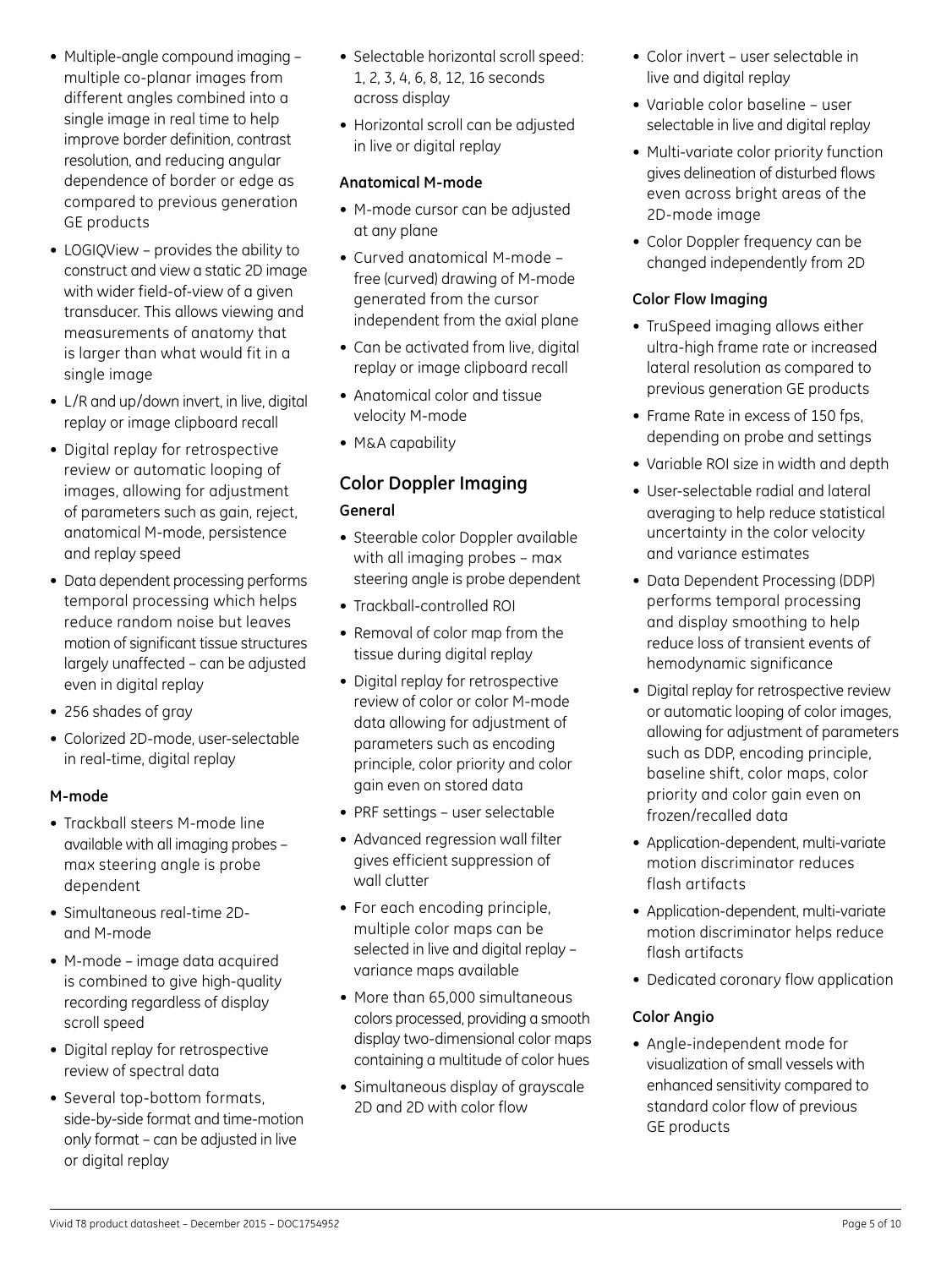#### **Color M-mode**

- Variable ROI length and position user selectable
- User-selectable radial averaging to help reduce statistical uncertainty in the color velocity and variance estimates
- Selectable horizontal scroll speed: 1, 2, 3, 4, 6, 8, 12, 16 seconds across display – can be adjusted during live, digital replay or image clipboard recall
- Real-time 2D image while in color M-mode
- Same controls and functions available as in standard 2D color Doppler

# **Anatomical Color M-mode**

- GE-patented, any plane color M-mode display derived from color Doppler cine loop
- Also applicable to tissue velocity imaging
- M&A capability

# **B-flow (optional)**

- B-flow is a digital imaging technique that provides real-time visualization of vascular hemodynamics by directly visualizing blood reflectors and presenting this information in a grayscale display
- Use of GE-patented techniques to boost blood echoes, and to help preferentially suppress non-moving tissue signals
- B-flow is available for most vascular and shared service applications

#### **Blood Flow Imaging (optional)**

- Combines color Doppler with grayscale speckle imaging
- Helps improve delineation of blood flow without bleeding into tissue or vessel wall

#### **Blood Flow Angio Imaging (optional)**

• Combines angio with grayscale speckle imaging

# **Tissue Velocity Imaging**

#### **Tissue Velocity Imaging Mode**

- Myocardial Doppler imaging with color overlay on tissue image
- Tissue Doppler data can be acquired in background during regular 2D imaging
- The velocity of myocardial segments after entire heart cycle can be displayed in one single image
- Tissue color overlay can be removed to show just the 2D image, still retaining the tissue velocity information
- • Quantitative profiles for TVI, tissue tracking, strain and strain rate can be derived
- Time markers for valve events derived from any TM mode help simplify understanding of signals in velocity traces or curved anatomical M-mode

#### **Tissue Tracking Mode (optional)**

- Real-time display of the time integral of TVI for quantitative display of myocardial systolic displacement
- Myocardial displacement is calculated and displayed as a color-coded overlay on the grayscale and M-mode image – different colors represent different displacement ranges

#### **Tissue Synchronization Imaging Mode (optional)**

- Parametric imaging which gives information about synchronicity of myocardial motion
- • Myocardial segments colored according to time to peak velocity, green for early and red for late peak
- • Waveform trace available to obtain quantitative time to peak measurement from TSI Image
- Available in live scanning as well as an offline calculation derived from tissue Doppler data
- Additional features in combination with multi-dimensional imaging option
- Simultaneous acquisition of tri-plane TSI images covering all standard segments in apical views
- Efficient segment specific TSI time measurements
- Immediate bull's eye report
- Automatic calculated TSI synchrony indexes
- TSI surface mapping
- LV synchronization report template
- CRT programming protocol

#### **Strain/Strain Rate Mode (optional)**

- Tissue deformation and rate of deformation are calculated and displayed as real-time, color-coded overlay on the 2D image
- Tissue deformation (strain) is calculated and displayed as real-time, color-coded overlay on the 2D Image
- Cine compound calculates and displays cineloops generated from a temporal averaging of multiple consecutive heart cycles
- Anatomical M-mode and curved anatomical M-mode displays (SI and SRI)

# **Spectral Doppler**

#### **General**

- Operates in PW, HPRF and CW modes
- • Trackball steerable Doppler available with all imaging probes – max steering angle is probe dependent
- Selectable Doppler frequency for enhanced optimization
- High-quality, real-time duplex or triplex operation in all Doppler modes, in PW, and for all velocity settings
- Frame rate control for optimized use of acquisition power between spectrum, 2D and color Doppler modes in duplex or triplex modes
- Very fast and flexible spectrum analysis with an equivalent DFT rate of 0.2 ms
- • Dynamic gain compensation for display of flows with varying signal strengths over the cardiac cycle to help improve ease of use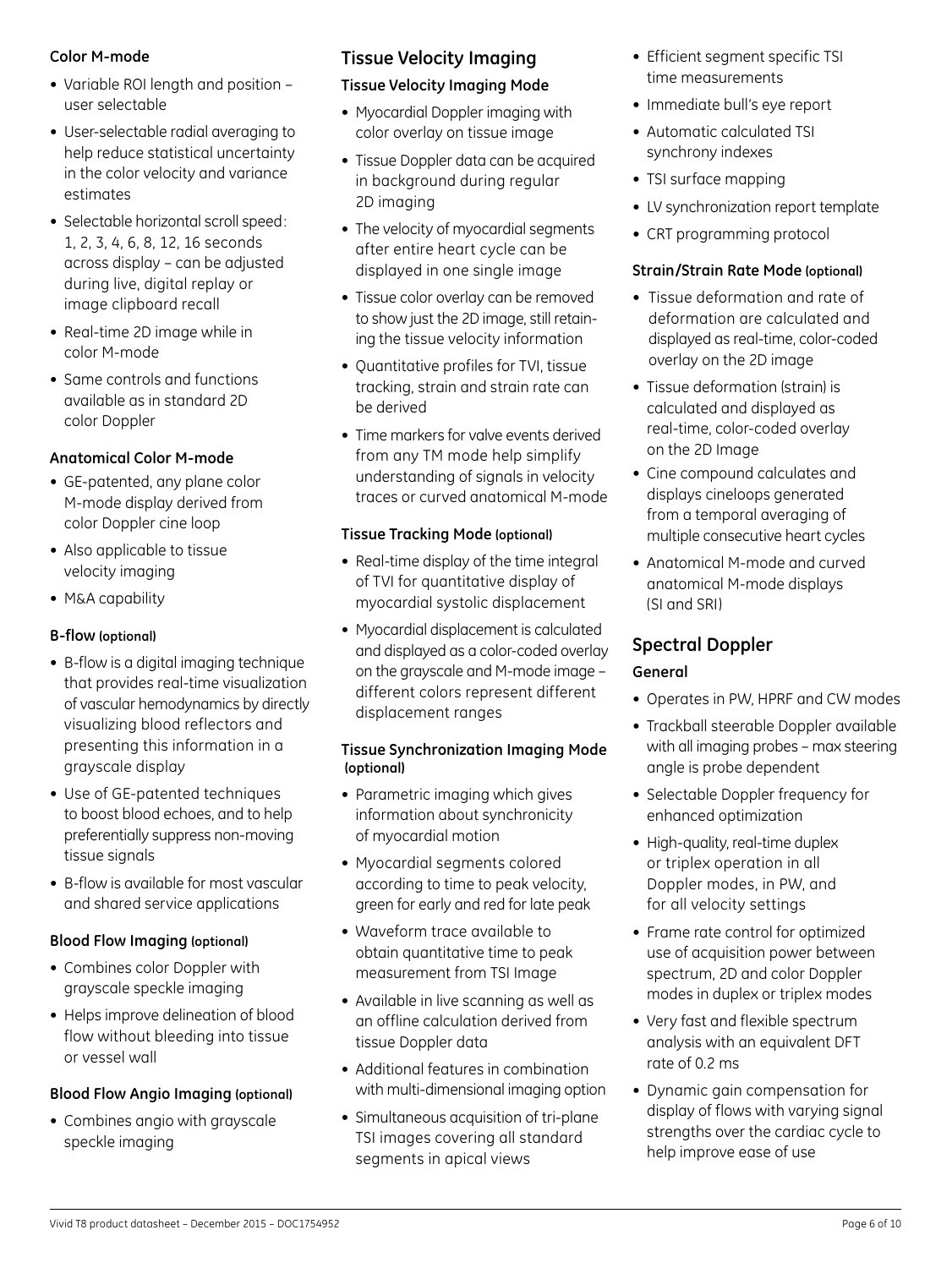- • Dynamic reject gives consistent suppression of background – user selectable in real-time, digital replay or image clipboard recall
- Digital replay for retrospective review of spectral Doppler data
- Several top-bottom formats, side-by-side format and time motion only format – can be adjusted in live or digital replay
- Selectable horizontal scroll speed: 1, 2, 3, 4, 5, 6, 8, 12 seconds across display – can be adjusted in live or digital replay
- Adjustable spectral Doppler display parameters: Gain, reject, compress, color maps – can be adjusted in live or digital replay
- • User-adjustable baseline shift in live, digital replay and image clipboard recall
- Adjustable velocity scale
- Angle correction with automatic adjustment of velocity scale – in live, digital replay and image clipboard recall
- Stereo speakers mounted in the front panel
- Display annotations of frequency, mode, scales, Nyquist limit, wall filter setting, angle correction, acoustic power indices
- Compound in duplex

#### **PW/HPRF Doppler**

- Automatic HPRF Doppler maintains its sensitivity even for shallow depths and with high PRF's
- Digital velocity tracking Doppler employs processing in range and time for high-quality spectral displays
- Adjustable sample volume size of 1-8 mm (probe dependent)
- Maximum sample volume depth 30 cm

#### **CW Doppler**

- Highly sensitive steerable CW available with all phased array probes
- Tissue Velocity Doppler

# **Contrast Imaging (optional)**

**LVO Contrast**<sup>1</sup> – Enables contrast applications intended for imaging of the left ventricle:

1 *Schering developed harmonic imaging for supporting contrast agent imaging.*

LV contrast (3Sc-RS) enhances delineation of the LV border in combination with ultrasound contrast agents. The new implementation of GE's Coded Phase Inversion (CPI) provides highresolution detection of contrast in the LV cavity and excellent suppression of myocardial tissue signals.

# **Physiological Traces**

- Integrated ECG or external ECG lead input
- High-resolution display of the ECG trace
- User adjustable trace gain/position and trace-invert controls
- • User pre-settable trace gain/position control
- Automatic QRS complex detection with user ability to modify QRS trigger positions

# **Automatic Optimization**

- Optimize B-mode image to help improve contrast resolution, gain, TGC and grayscale
- • Auto-spectral optimize adjustments baseline, PRF (on live image) and angle correction

# **Measurement and Analysis (M&A)**

- Cardiac calculation package including extensive measurements and display of multiple repeated measurements
- • Vascular measurements package
- Measurements can be labeled seamlessly by using protocols or post assignments
- Measurements assignable to protocol capability
- Parameter annotation follow ASE standard
- Seamless data storage and report creation
- • User-assignable parameters
- Comprehensive set of cardiac measurements and calculations to help assess dimensions, flow properties and other functional parameters of the heart
- Comprehensive set of shared service measurements and calculations covering vascular, abdominal, obstetrics and other application areas
- Configuration package to set up a customized set and sequence of measurements to use, defining user-defined measurements and changing settings for the factory defined measurements
- Vivid stress echo support allowing wall motion scoring and automatic stress level labeling of measurements
- Support for measuring on DICOM images
- Automatic Doppler trace functionality for use in non-cardiac applications in both live and replay
- Worksheet for review, edit and deletion of performed measurements
- Reporting support allowing a configurable set of measurements to be shown in the exam report
- • DICOM SR export of measurement data

#### **Intima Media Thickness (IMT) Measurements (optional)**

- • Automated measurement of IMT rather than measuring the IMT manually
- Results representative of a region rather than a single point of a vessel wall
- Help reduce examination time by enhancing the procedure in measuring the IMT

#### **Z-Scores**

• Limited implementation of z-scores for a set of predefined pediatric dimension measurements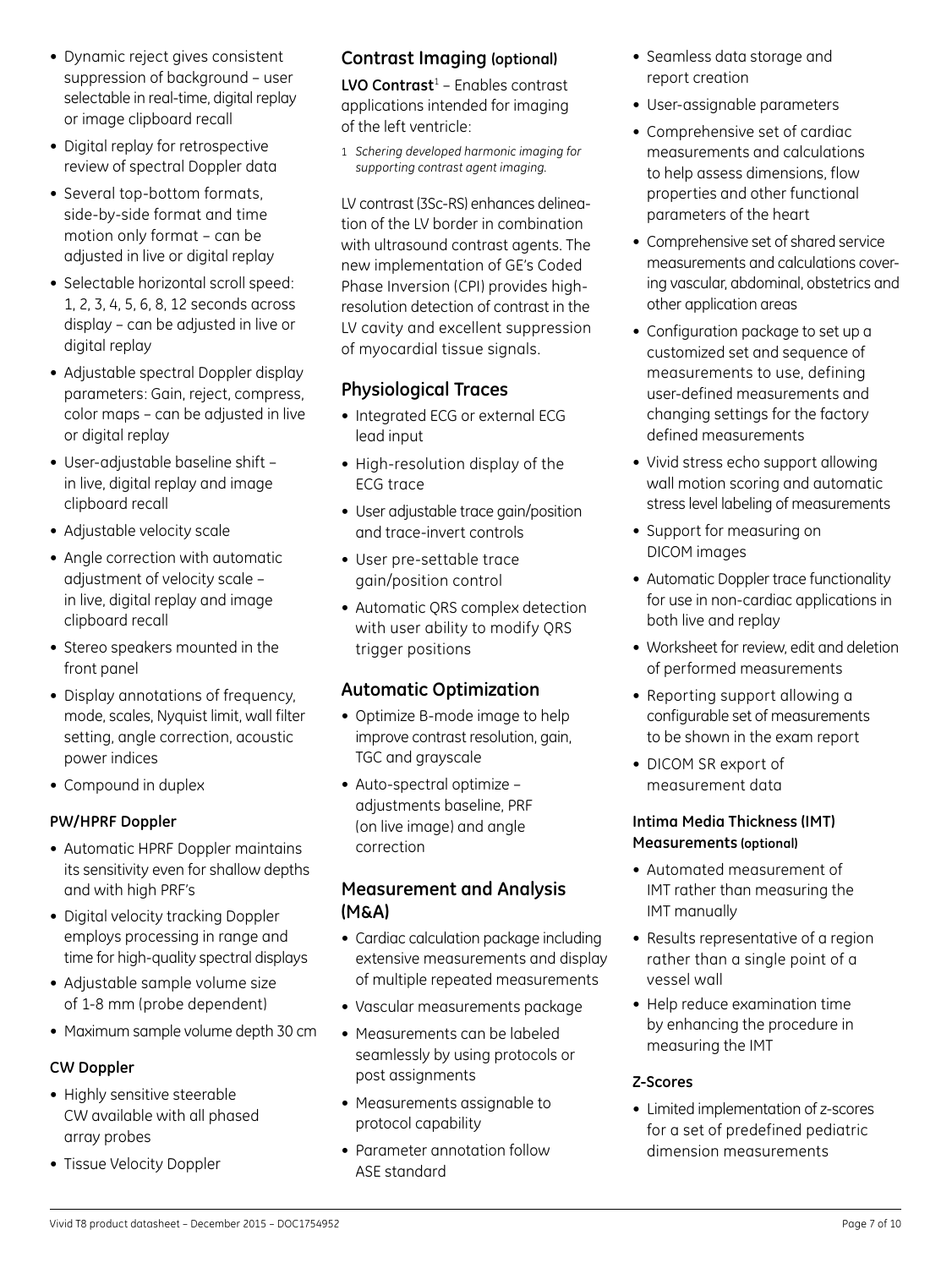#### **OB/GYN Application Module**

- OB package for fetal growth analysis containing more than 100 biometry tables
- Dedicated OB/GYN reports
- Fetal graphical growth charts
- Growth percentiles
- Multi-gestational calculations (up to four)
- Programmable OB tables
- • Expanded worksheets
- User-selectable fetal growth parameters based on European, American or Asian methods charts
- GYN package for ovary and uterus measurements and reporting
- Please refer to the user manual for the full list of measurements and calculations for all applications

#### **Quantitative Analysis Package (Q-Analysis) (optional)**

- Traces for velocity or derived parameters (strain rate, strain, displacement) inside defined regions of interest as function of time
- Contrast analysis with traces for grayscale intensity or angio power inside defined regions of interest as function of time, including post processing ECG triggering and curve fitting for wash in/wash out analysis
- Curved anatomical M-mode display allowing an M-mode along an arbitrary curve in a 2D image

#### **Automated Function Imaging (AFI) (optional)**

- Parametric imaging tool which gives quantitative data for global and segmental wall motion
- Allows comprehensive assessment at a glance by combining three longitudinal views into one comprehensive bull's eye view
- Integrated into M&A package with specialized report templates
- 2D strain based data moves into clinical practice

• Simplified workflow with fully automated ROI tracings (if configured), quick tips and combined display of traces from all segments

#### **Automated Ejection-Fraction Calc**

- • Automated EF measurement tool based on 2D-speckle tracking algorithm
- Integrated into M&A package with worksheet summary

# **Annotations**

#### **Body Marks**

- Body mark icons for location and position of probe
- Easy selection of body marks from touch panel

#### **Text Annotations**

• Easy selection of text annotations from touch panel

# **Scan Assist Pro**

- Customizable automations that assist the user through each step of the scan
- Helps enhance consistency and reduce keystrokes
- Supports selection of all modes, all measurements and dual annotations
- Imaging attributes: Octave, Steer, Dual/Quad screen, Compound, LogiqView, Zoom, Depth, Scale and Baseline
- On-line or off-line protocol editor
- Image acquisition according to predefined protocol templates
- Various factory protocol templates
- User configurable protocol templates
- • Wall motion scoring: Analysis by wall motion in individual myocardial segments

#### **Supported Protocol Examinations**

- 2D pharmacological stress echo
- 2D bicycle stress echo
- 2D continuous capture stress echo (treadmill stress echo)
- Q-Stress protocols (acquire tissue velocity data in background for quantitative analysis)

• Cardiac resynchronization therapy programming protocols

#### **Protocol Examinations May Include**

- Show reference: Show a reference image from baseline or previous level during acquisition
- Smart stress: Automatically set up various scanning parameters (for instance geometry, frequency, gain, etc.) according to same projection on previous level
- Scan mode settings: Scan mode may be specified for individual views in the protocol
- Preview of store: Show running loops as preview before storing to the examination

#### **Continuous Capture**

- Continuously acquire large amounts of 2D image data, and selection of projection views for analysis afterwards
- The entire continuous capture recording may be kept in memory while it is possible to store new images outside the protocol template, or the entire recording can be stored to file
- Selection of projection views on EchoPAC when the entire recording is stored to file

# **Scan Coach**

• Showing basic scanning techniques with graphic of probe position, schematic of anatomy and example clinical image

# **Smart Standby**

- In case of accidental shutdown or power failure, the system automatically saves data and the system turns into "Standby" mode
- When power is restored, the system automatically turns on instantly, maintaining exact system state prior to shutdown

# **Safety Conformance**

The Vivid T8 is:

• CE Marked to Council Directive 93/42/EEC on Medical Devices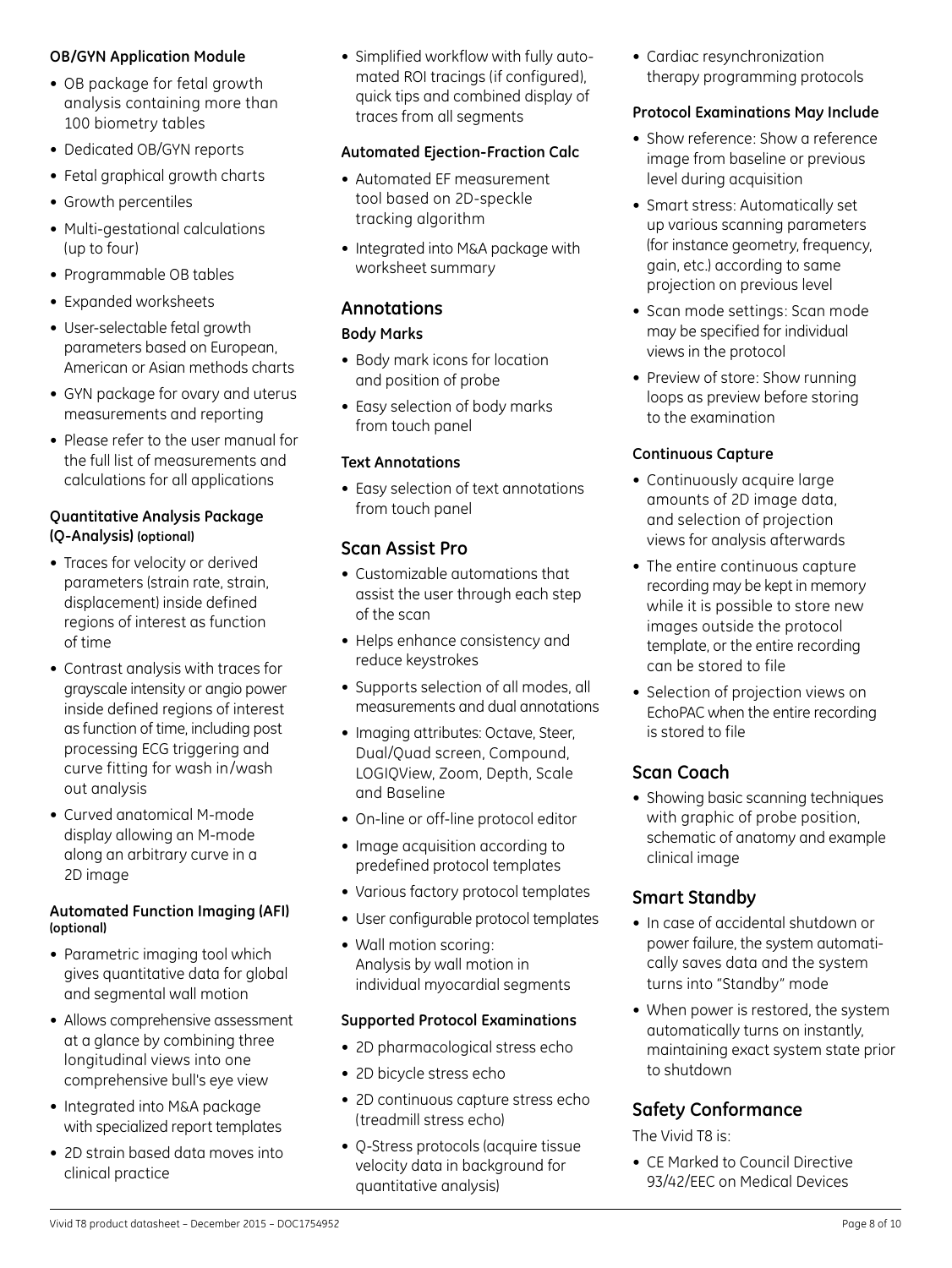Conforms to the following standards for safety :

- IEC 60601-1 Medical electrical equipment – Part 1: General requirements for safety
- IEC 60601-1-2 Medial electrical equipment – Part 1-2: General requirements for safety
- • Collateral Standard: Electromagnetic compatibility – requirements and tests EMC Emissions Group 1 Class A device requirements as per CISPR 11
- IEC 60601-2-37 Medical electrical equipment – Part 2-37: Particular requirements for the safety of ultrasonic medical diagnostic and monitoring equipment
- ISO 10993-1 Biological evaluation of medical devices – Part 1: Evaluation and testing
- EN 62366 Medical devices -Application of usability engineering to medical devices

# **Inputs and Outputs**

- VGA output (SXGA resolution)
- Composite color video output via an adapter
- S-Video output via an adapter
- • Audio stereo output
- 100BASE-TX ethernet (RJ45)
- USB (3x in rear, 3 under keyboard)

# **Virus Protection**

- To reduce virus vulnerability, Vivid T8 is configured with a minimal set of open ports and with all network services not actively used by the system closed down. This helps to reduce the risk of a virus attack on Vivid T8.
- GE is continuously judging the need for additional actions to reduce vulnerability of equipment; this includes vulnerability scanning of our products and evaluation of new security patches for the third-party technology used. Microsoft (and other) security patches that address serious issues with Vivid T8 will be made available to customers after GE verification of those patches.

# **Transducers**

**3Sc-RS** Phased Array Sector Probe

- Applications: Cardiac, Cardiac 2. Abdominal, Renal, Cranial, Exercise, Pediatric, LVO Contrast, FAST, FATE
- Biopsy Guide: Multi-angle, reusable bracket

#### **6S-RS** Phased Array Probe

• Applications: Pediatric, Pediatric\_2, Coronary, Neonatal Head, Fetal Heart, Abdominal, Pediatric Abdominal

#### **12S-RS** Phased Array Probe

• Applications: Pediatric, Pediatric 2, Coronary, Neonatal Head, Neonatal Abdominal, Carotid, Pediatric Abdominal

#### **L6-12-RS** Linear Array Probe

- Applications: Carotid, Thyroid, Breast, LEA, LEV, UEA, UEV, Musculoskeletal, Musculoskeletal Superficial, Small Parts, Scrotal, Pediatric Abdomen, Pediatric Hip, Neonatal Abdomen, Neonatal Head
- Biopsy guide: Multi-angle, disposable with a reusable bracket

#### **9L-RS** Linear Array Probe

- Applications: Carotid, Thyroid, Breast, LEA, LEV, UEA, UEV, Musculoskeletal, Musculoskeletal Superficial, Small Parts, Scrotal, Pediatric Abdomen, Pediatric Hip, Neonatal Abdomen, Neonatal Head, Abdomen
- Biopsy quide: Multi-angle, disposable with a reusable bracket

**12L-RS** Linear Array Probe

- Applications: Carotid, Thyroid, Breast, LEA, LEV, UEA, UEV, Musculoskeletal, Musculoskeletal Superficial, Small Parts, Scrotal, Pediatric Abdomen, Pediatric Hip, Neonatal Abdomen, Neonatal Head
- Biopsy Guide: Multi-angle, disposable with a reusable bracket
- Infinite Biopsy: Disposable with a reusable bracket

#### **4C-RS** Curved Array Probe

- Applications: Abdomen, Abdomen 2, Follicle, GYN, OB1, OB23, Pediatric Abdominal, Prostate, Renal
- Biopsy guide: Multi-angle, disposable with a reusable bracket

#### **8C-RS** Micro Convex Probe

- Applications: Pediatric Abdominal, Pediatric Hip, Neonatal Abdominal, Neonatal Head, Vascular
- Biopsy Guide: Not available

#### **E8C-RS** Endo Micro Convex Probe

- Applications: Fetal Echo, Follicle, GYN, OB1, Prostate
- Biopsy Guide: Fixed-angle, disposable, or reusable bracket

#### **6Tc-RS** TEE Probe

• Applications: Cardiac, Cardiac\_2, Coronary

#### **P2D** Pencil Probe

• Applications: Cardiac

| <b>PROBE</b>                    | <b>FREQUENCY RANGE</b> | <b>CATALOG#</b> |
|---------------------------------|------------------------|-----------------|
| 3Sc-RS                          | $1.3 - 4.0$ MHz        | H45041DL        |
| 6S-RS                           | $2.0 - 8.0$ MHz        | H45021RP        |
| $12S-RS$                        | $4.5 - 12.0$ MHz       | H44901AB        |
| L6-12-RS                        | $4.0 - 13.0$ MHz       | H48062AC        |
| $9I - RS$                       | $3.0 - 10.0$ MHz       | H40442LL        |
| 12L-RS                          | $4.0 - 13.0$ MHz       | H40402LY        |
| $4C-RS$                         | $1.8 - 6.0$ MHz        | H4000SR         |
| 8C-RS                           | $3.5 - 11.0$ MHz       | H40402LS        |
| F <sub>8</sub> C-R <sub>S</sub> | $3.5 - 11.0$ MHz       | H40402LN        |
| 6Tc-RS                          | $3.0 - 8.0$ MHz        | H45551ZE        |
| P2D                             | 1.9 MHz                | H45551CA        |